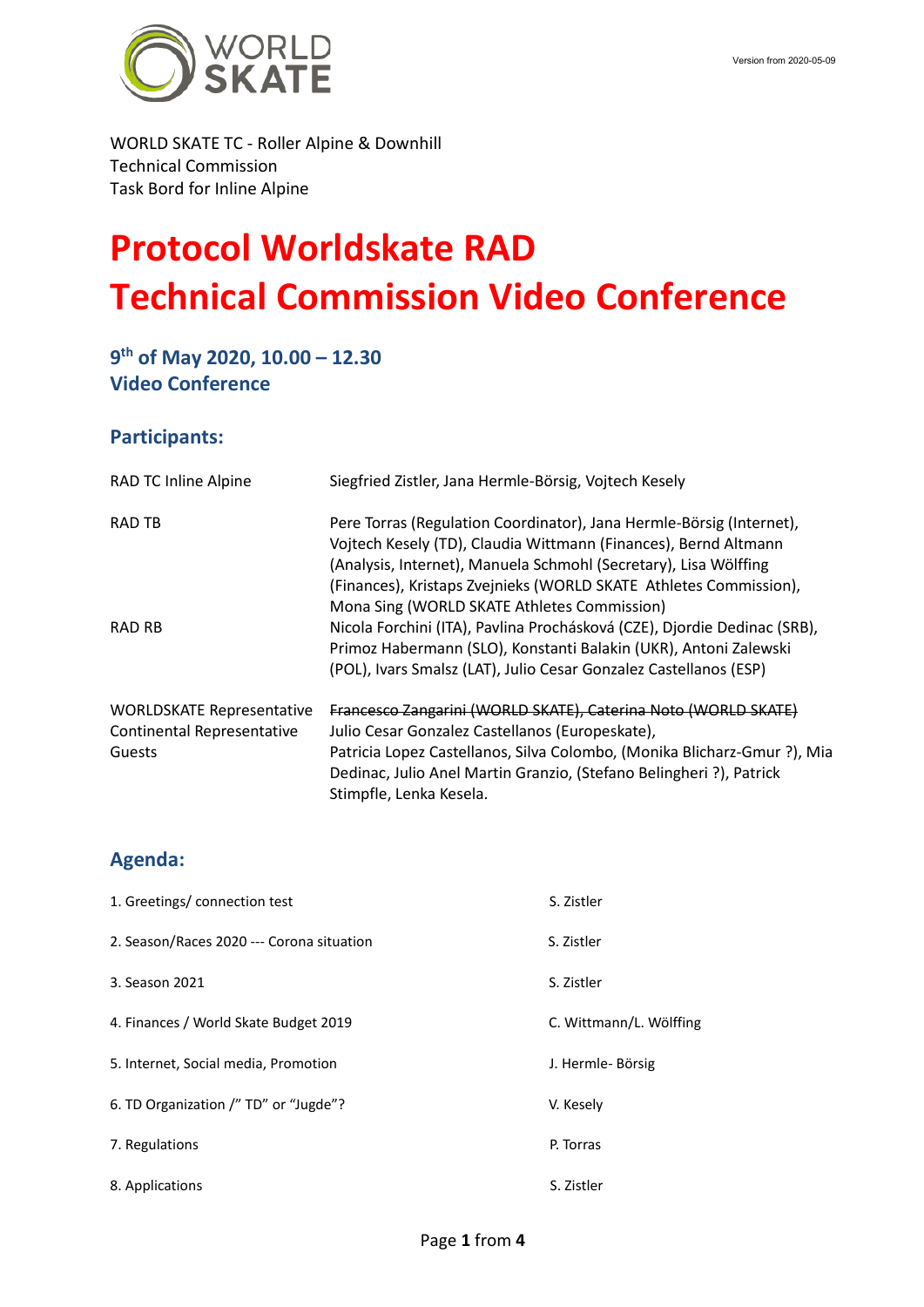

#### **SUMMARY** (complete table)

|            |            | <b>Article</b> | <b>Description</b>                                                                          | <b>Votes</b><br>in<br>Favor | <b>Votes</b><br><b>Against</b> | Result<br>(approved/<br>rejected) | Change in<br>reglement |
|------------|------------|----------------|---------------------------------------------------------------------------------------------|-----------------------------|--------------------------------|-----------------------------------|------------------------|
|            | <b>TC</b>  |                | Worldcup 2020 cancelled                                                                     | 3                           | 0                              | <b>Approved</b>                   | <b>No</b>              |
|            | <b>TC</b>  |                | Fees & calculation of points<br>20/21 as one season                                         | 3                           | $\Omega$                       | approved                          | <b>No</b>              |
| <b>APP</b> | <b>ESP</b> |                | Competition rules from<br>WRG in Villablino 2020 for<br>EC + WR-Races (1 course<br>setting) | $\mathbf 0$                 | 3                              | rejected                          | <b>No</b>              |
|            | <b>TC</b>  |                | Season 2021 WC-Races and<br>EC.                                                             | 3                           | $\Omega$                       | approved                          | <b>No</b>              |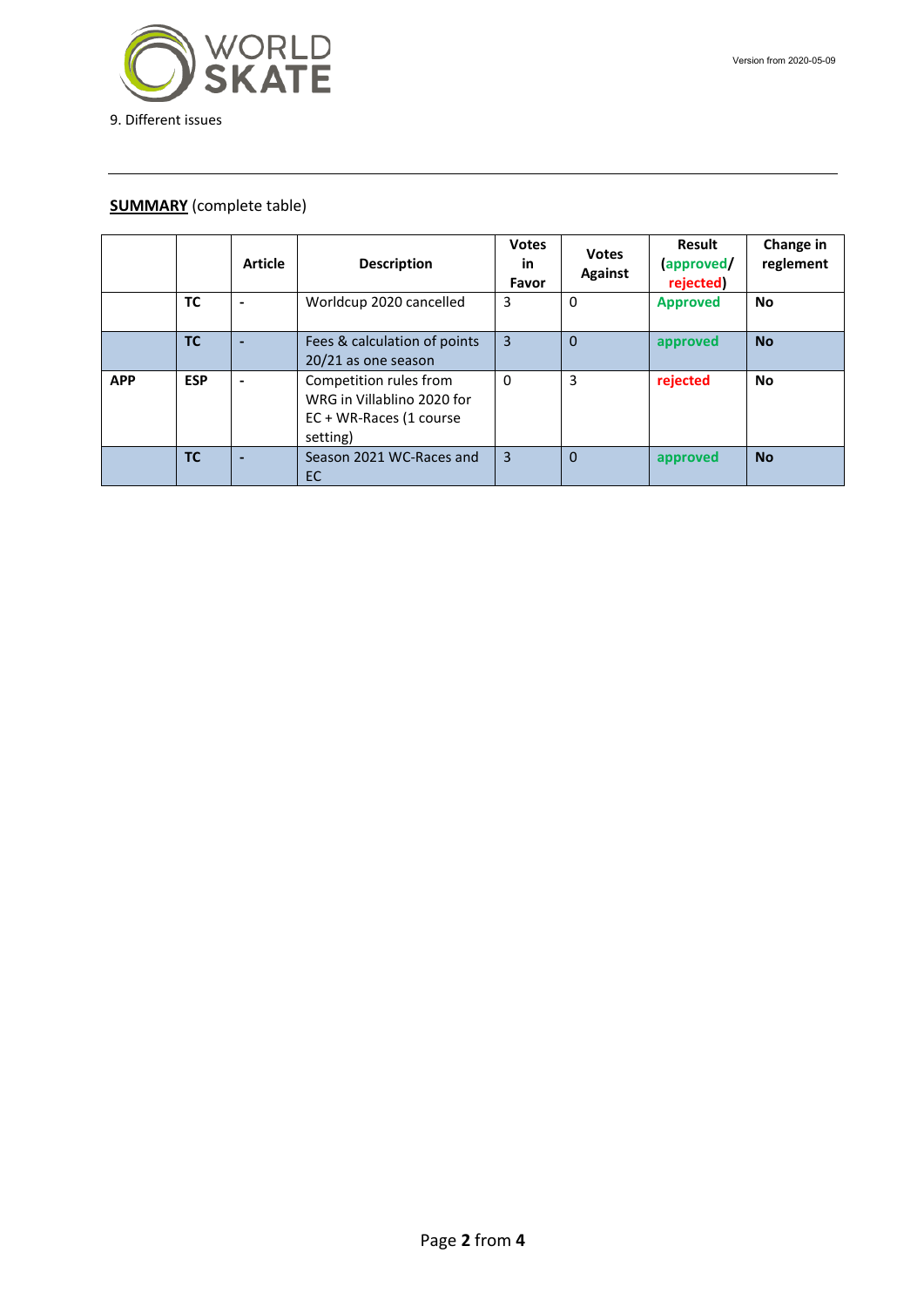Welcome to all participants.

Because of covid-19 these times are very special and challenging. This time the meeting was conducted as an online-conference and it works very well.

We were pleased to the high number of participants (20) and hopefully in the future we will extend video conferences and invite more people. It is a point of transperancy.

**2. Season/Races 2020 --- Corona situation S. Zistler**  $\rightarrow$  see updated calendar 2020 (ATT1)

WR-Races in Spiska Nova (SVK), Besna Kobila (SRB) and Mezibori or Jirkov(CZE) might take place in 2020. Final decision is going to be 2 weeks before the respective race.

If the EC and WR-Races in Vilalblino can take place will be decided on 15<sup>th</sup> of July.

Worldcups are all cancelled in season 2020 **Voting:** YES 3 NO 0 ABSTENTIONS 0

World Skate fees & calculation of points season 2020 & 2021 are counted as one season. There will be no addition to the points when all WR-Races are going to be cancelled or an Athlete can not participate in a competition that will take place in 2020.

The current registration and payment of the license fee is valid for the years 2020 and 2021**. Voting: YES 3 NO 0 ABSTENTIONS 0** 

**3. Season 2021 S. Zistler**  $\rightarrow$  See updated calendar 2021 (ATT2)

SLO and SRB will organize an World Cup for the first time. We are all happy to have new organizers and support them in all cases. Video and presentation from Vuzenica/SLO was shown **(ATT3)**. The track in Vranje/SRB has to be homologated when the boarders are open again. All details can be seen in the application **(ATT4)**.

WRG in Argentina are expected to take place in November 2021. In April 2021 Worldskate executive board with RAD Chairman will visit the venue and meet the organizing team. We hope Barcelona team can be involved in organization.

**Voting calendar 2021: YES 3 NO 0 ABSTENTIONS 0** 

**4. Finances C. Wittmann** Cashbook **(APP5)**

Cashbook 2019 was kept neatly what is confirmed by Emil Schmohl.

**5. Internet, Social media, Promotion J. Hermle- Börsig**

We have 3 different channels for promotion and social media. Homepage WORLD SKATE RAD, Facebook and Instagram. There are also some articels of the season on World Skate Homepage. Especially pictures and videos are very popular on social media.

Please send many of them to Jana Hermle-Brösig. She will post it on each channel. You can also send some pictures or information about racetracks or inline-alpine events so they can be promoted on these channels

Due to covid-19 people spend more time on social media so the range of our channels has been increased and we have more follower on Instagram. Presentation was shown **(APP6).**



**1. Greetings S. Zistler**